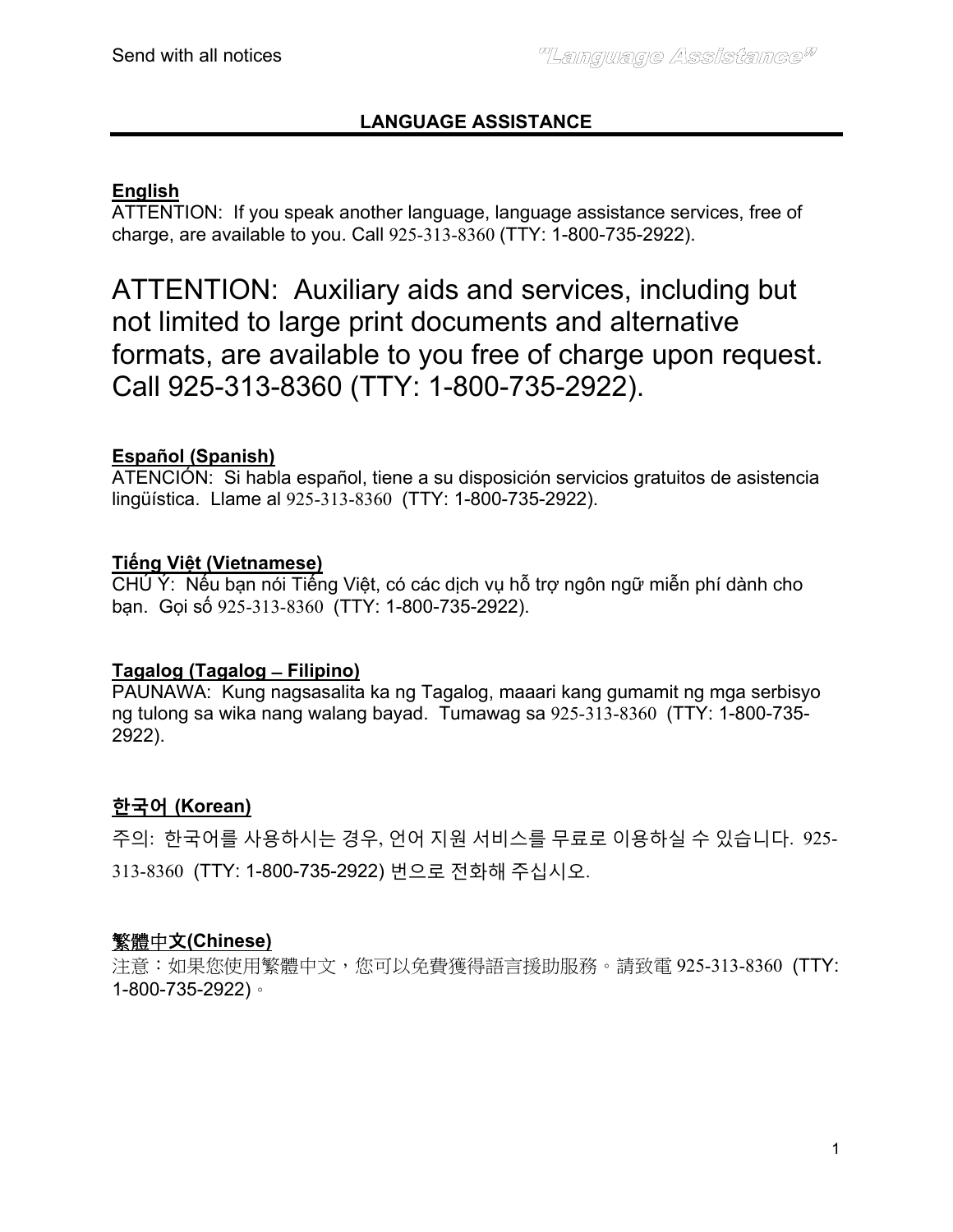Send with all notices

#### **Հ այ ե ր ե ն (Armenian)**

 $\overline{0}$   $\overline{0}$   $\overline{0}$   $\overline{0}$   $\overline{0}$   $\overline{0}$   $\overline{0}$   $\overline{1}$   $\overline{0}$   $\overline{0}$   $\overline{0}$   $\overline{0}$   $\overline{0}$   $\overline{0}$   $\overline{0}$   $\overline{0}$   $\overline{0}$   $\overline{0}$   $\overline{0}$   $\overline{0}$   $\overline{0}$   $\overline{0}$   $\overline{0}$   $\overline{0}$   $\overline{$ կ ար որ ե ն տր ամ ադ ր վ ե լ լ ե զ վ ակ ան աջ ակ ց ո ւ թ լ ան ծ առ այ ո ւ թ յ ո ւ ն ն ե ր : Զ ան գ ահ ար ե ք 925-313-8360 (TTY: 1-800-735-2922).

#### **Русский (Russian)**

ВНИМАНИЕ: Если вы говорите на русском языке, то вам доступны бесплатные услуги перевода. Звоните 925-313-8360 (TTY: 1-800-735-2922).

#### **(Farsi (**فارسی

**توجه**: اگر به زبان فارسی گفتگو می کنيد، تسھيالت زبانی بصورت رايگان برای شما فراھم می باشد. با (1-800-735-2922 :TTY (925-313-8360 تماس بگيريد.

#### 日本語 **(Japanese)**

注意事項:日本語を話される場合、無料の言語支援をご利用いただけます。925-313- 8360 (TTY: 1-800-735-2922) まで、お電話にてご連絡ください。

### **Hmoob (Hmong)**

LUS CEEV: Yog tias koj hais lus Hmoob, cov kev pab txog lus, muaj kev pab dawb rau koj. Hu rau 925-313-8360 (TTY: 1-800-735-2922).

 **(Punjabi)** 

 $\vdots$  , and the set of  $\cdot$  , and  $\cdot$  , and  $\cdot$  , and  $\cdot$  , and  $\cdot$  , and  $\cdot$  , and  $\cdot$  , and  $\cdot$  , and  $\cdot$  , and  $\cdot$  , and  $\cdot$  , and  $\cdot$  , and  $\cdot$  , and  $\cdot$  , and  $\cdot$  , and  $\cdot$  , and  $\cdot$  , and  $\cdot$  , and 925-313-8360 (TTY: 1-800-735-2922) '

## (Arabic) العربي**د**

ملحوظة: إذا كنت تتحدث اذكر اللغة، فإن خدمات المساعدة اللغوية تتوافر لك بالمجان. اتصل برقم 925-313-8360 (رقم

ھاتف الصم والبكم: 1-800-735-2922

\_\_\_\_\_\_\_\_\_\_\_**(Hindi)**<br>ध्यान दें: यदि आप बोलते हैं तो आपके लिए मुफ्त में भाषा सहायता सेवाएं उपलब्ध हैं। *[*925-313-8360 (TTY: 1-800-735-2922) पर कॉल करें।

## ภาษาไทย **(Thai)**

เรียน: ถาคุณพูดภาษาไทยคุณสามารถใชบริการชวยเหลือทางภาษาไดฟรี โทร 925-313- 8360 (TTY: 1-800-735-2922).